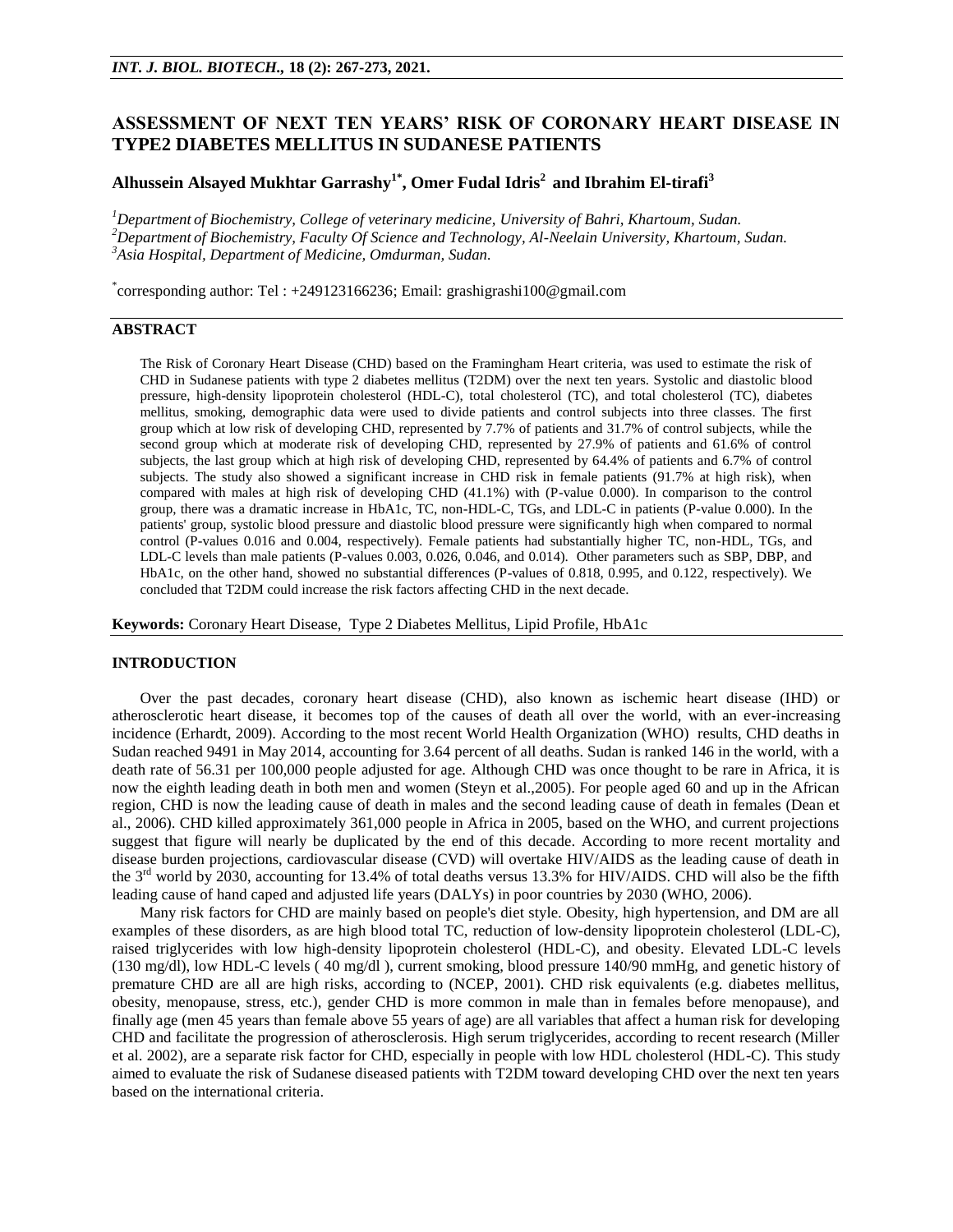## **MATERIALS AND METHODS**

#### **Study population:**

A total of 104 diseased patients with type 2DM, (56 men and 48 women, ages 40 to 70) were chosen at random. There is no history of CHD, liver disease, renal impairment lesion, cardiac valvular disease, heart failure, tumors, or immune disorders in the patients.

To represent the control group, a total of 104 healthy individuals (56 men, 48 women, 40 to 70 years old) were recruited, all of whom had no history of coronary heart disease, diabetes, or other diseases

### **Study design:**

This study is an analytical case-control hospital-based study.

#### **Ethical consideration:**

Permission to carry out this research was obtained from health authorities, and blood sample collection was carried out under the full supervision of medical doctors. All subjects included in this study were fully informed and signed consent.

#### **Reagents and devices:**

Total CL kits, HDLP-C kits, LDLP-C kits, triglycerides kits, and other reagents and instruments were used in this analysis. COBAS INTEGRA: Cat. No. 20753521 322; Hemoglobin A1c: System-ID 07 5352; COBAS INTEGRA: Cat. No. 20753521 322; COBAS INTEGRA: Cat. No. 20753521 322; COBAS INTEGRA: 1. A COBAS INTEGRA 700

#### **Biochemical measurements:**

Biochemical analyses were carried out using standard methods following the manufacturer's recommendations.HbA1c was determined using turbidimetry. Spectrophotometry was used to assess serum total cholesterol, HDL-C, LDL-C, and triglycerides using normal enzymatic methods. Non-HDL-C (non-HDL-C) is calculated by subtracting HDL-C from total cholesterol.

#### **Measurement of blood pressure:**

The sum of multiple blood pressure measurements was used to calculate blood pressure (systolic pressure/diastolic pressure) by trained medicinal practitioners. A questionnaire was used to collect information on age, gender, and cigarette smoking.

### **Estimating risk of CHD in the next ten years:**

In this research, the risk of CHD for the next ten years was calculated using the Global Risk of CHD, based on the Framingham Heart Study (Anthony and Stacey, 2010). The complete distress of a CHD-related occurrence in a fixed time, normally one decade, is known as global CHD risk. A "hard" event (e.g., myocardial infarction, sudden cardiac death) or a "soft" event (e.g., chest pain) may occur. The risk estimate is determined using an empirical equation and is based on major risk factors.

#### **Statistical Methods:**

For data processing, the SPSS software was conducted. The information was presented in the form of means and standard deviations. Both parameters for the patient and control groups had compared using one-way analytical variances (ANOVA), and multiple comparisons were used to determine significance between the two groups.

#### **RESULTS**

Table 1 demonstrate the next 10 years' risk of CHD among patients and controls. In which the patients and controls were classified according to the next 10 years' risk of CHD status into low risk 7.7% and 31.7%, moderate risk 27.9% and 61.5%, and high risk 64.4% and 6.7% respectively. It can be seen that a fast increase in the next ten years' risk of CHD in patients than controls (P-value 0.000).

Table 2 and Figure (1: a and 1: b): demonstrate the next ten years' risk of CHD among male and female patients. In which the male patients and female patients were classified according to the next year's risk of CHD status into low risk 12.5% and 2.1%, moderate risk 46.4% and 6.3%, and high risk 41.1% and 91.7% respectively. It can be seen that a significant increase in the next ten years' risk of CHD in female patients compared with male patients (P-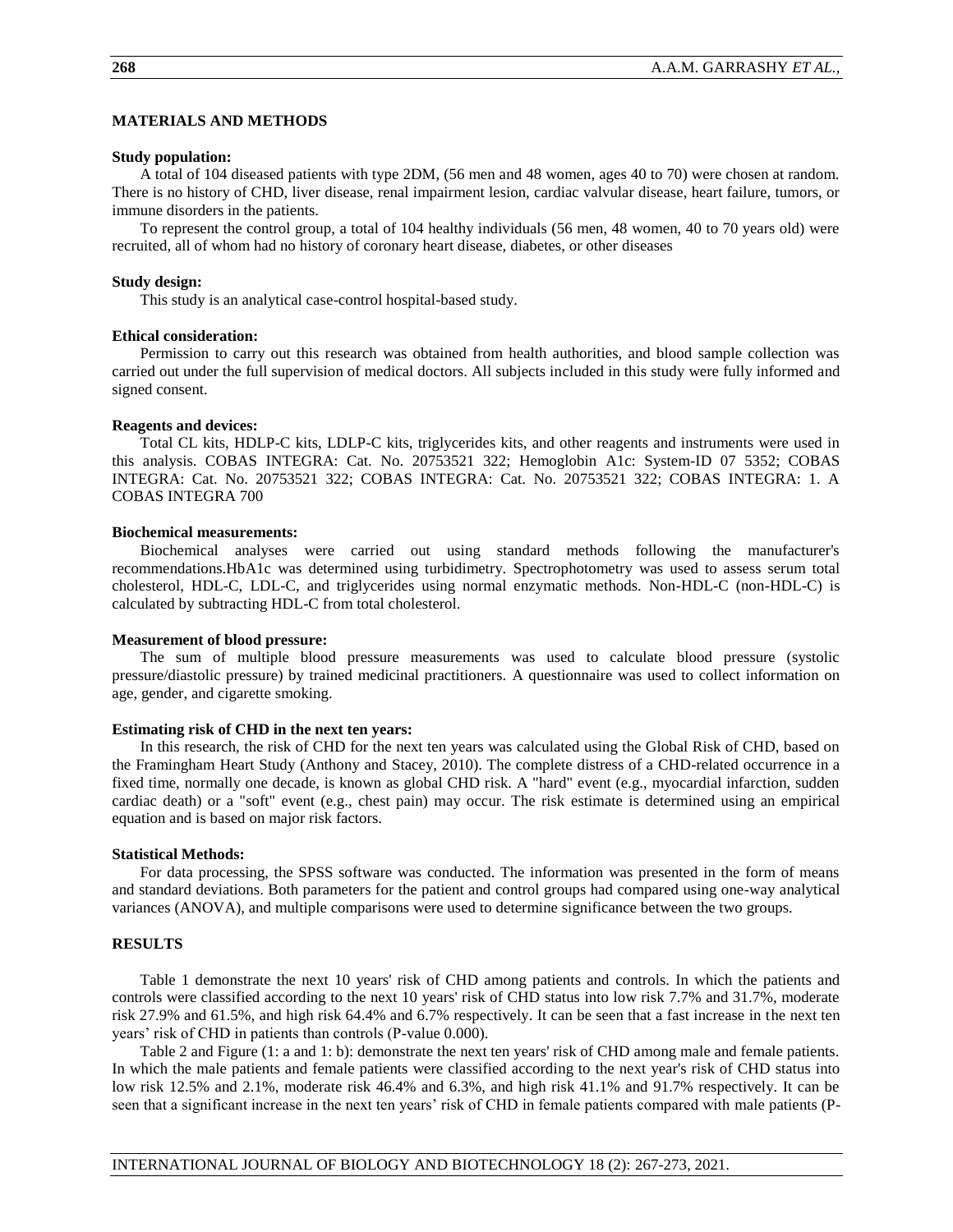## RISK OF CORONARY HEART DISEASE IN TYPE 2 DIABETES MELLITUS IN SUDANESE PATIENTS **269**

value 0.000). The mean value of study variables in patients with low CHD risk, moderate CHD risk, and high CHD risk are shown in Table (3). There were no substantial differences in the mean values of HbA1c, SBP, DBP, and HDL-C between patients with low CHD risk, moderate CHD risk, and high CHD risk (P-value > 0.05), but there were significant differences in the mean concentrations of TC, non-HDL-C, TGs, and LDL-C between patients with low CHD risk, moderate CHD risk, and high CHD risk (P-value > 0.05), however, there are substantial variations in the mean concentrations of TC, non-HDL-C, TGs, and LDL-C between patients with low CHD risk, moderate CHD risk, and high CHD risk (P-value 0.05).

| <b>CHD GARDE</b> | Grouping     |            | Total                    |
|------------------|--------------|------------|--------------------------|
|                  | Patients     | Control    |                          |
| Low              | $8(7.7\%)$   | 33 (31.7%) | 41 (19.7%)               |
| Moderate         | 29 (27.9%)   | 64 (61.5%) | 93 (44.7%)               |
| High             | $67(64.4\%)$ | 7(6.7%)    | 74 (35.6%)               |
| Total            | 104          | 104        | 208                      |
| P-value          | 0            | -          | $\overline{\phantom{0}}$ |

Table 1. Risk of CHD among patients and control.

Table 2. Risk of CHD among male and female patients.

|                  | Group         |                        |              |
|------------------|---------------|------------------------|--------------|
| <b>CHD GARDE</b> | Patients Male | <b>Patients Female</b> | Total        |
| Low              | 7(12.5%)      | $1(2.1\%)$             | $8(7.7\%)$   |
| Moderate         | 26 (46.4%)    | $3(6.3\%)$             | 29 (27.9%)   |
| High             | $23(41.1\%)$  | 44 (91.7%)             | $67(64.4\%)$ |
| Total            | 56            | 48                     | 104          |
| P-value          | 0             |                        |              |

Table 3. Mean concentration of study parameters comparison across CHD grade among patients.

| <b>Parameters</b> | Low<br>Mean $\pm SD$ | <b>Moderate Mean</b> ±SD         | High<br>Mean $\pm SD$           | P-value |
|-------------------|----------------------|----------------------------------|---------------------------------|---------|
| $HbA1c$ $%$       | $8.57 + 2.11$        | $8.88{\pm1.70}^{\rm Ns}$         | $9.06 \pm 1.96^{Ns}$            | 0.779   |
| <b>SBP</b>        | $118.75 \pm 3.53$    | $121.72 \pm 5.39^{Ns}$           | $124.62 \pm 11.45^{Ns}$         | 0.159   |
| <b>DBP</b>        | $80.00 \pm 0.00$     | $80.00 \pm 0.00^{Ns}$            | $80.00 \pm 0.00^{Ns}$           | 0.678   |
| T.CHOL(mg/dl)     | $150.37 \pm 33.30$   | $192.86 \pm 30.86$ **            | $224.26 \pm 42.0$ <sup>**</sup> | 0.000   |
| $HDL$ (mg/dl)     | $37.12 \pm 15.85$    | $42.37 \pm 9.59$ <sup>Ns</sup>   | $38.85 \pm 9.11^{N_s}$          | 0.209   |
| NON-HDL (mg/dl)   | $113.25 + 25.52$     | $150.48 \pm 27.87$ <sup>**</sup> | $185.41 \pm 39.06$ **           | 0.000   |
| $TG$ ( mg/dl)     | 114.87±70.18         | $132.93\pm48.49$ **              | $180.26 \pm 51.08$ **           | 0.000   |
| $LDL$ (mg/dl)     | $90.62 \pm 29.45$    | $123.89 \pm 27.12$ **            | $149.31 \pm 34.81$ **           | 0.000   |

Ns: not significant; \*\*Highly significant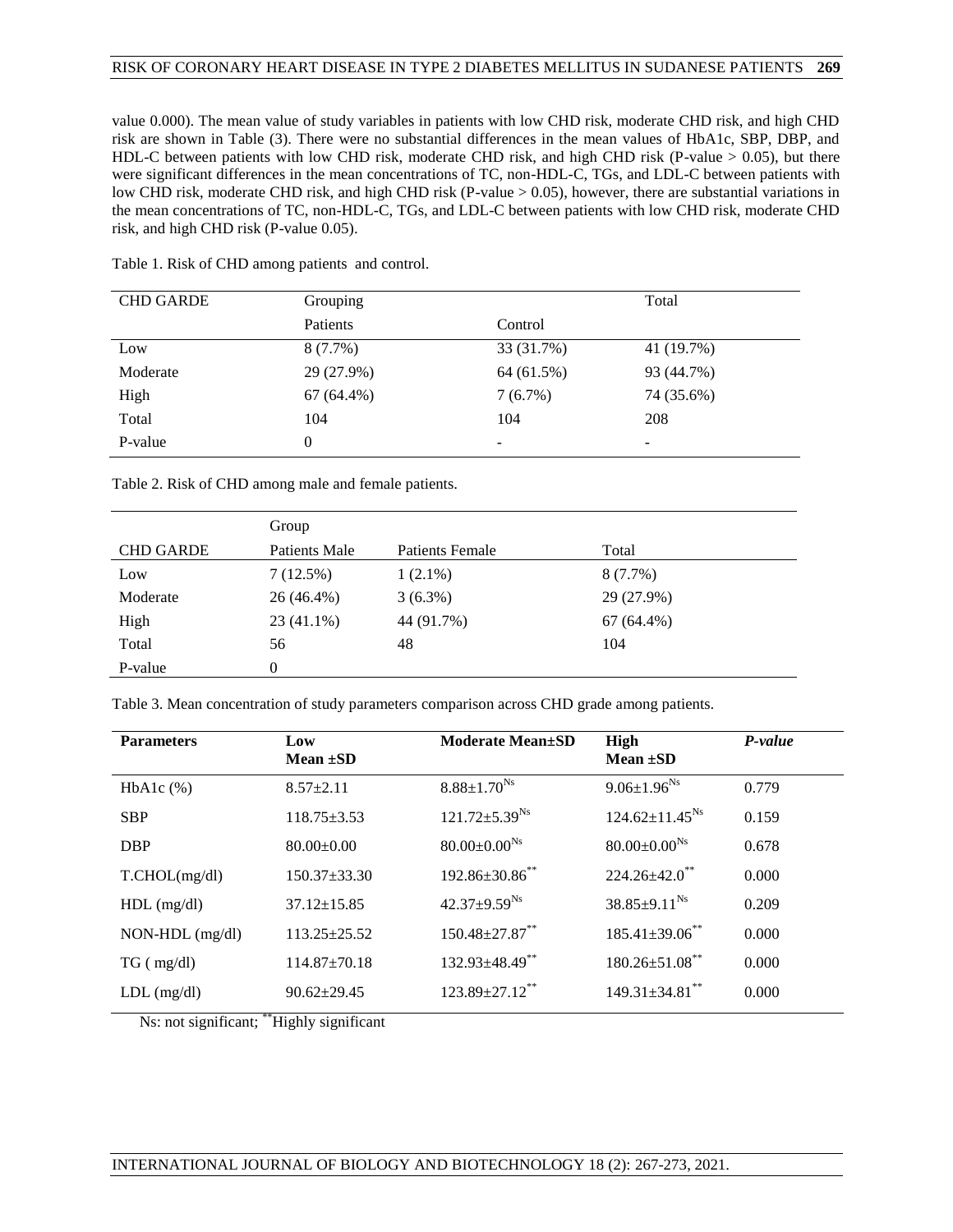

Fig. (1:a). Percentage of CHD risk among male patients and control group.



Fig. (1:b). Percentage of CHD risk among female patients and control group.

## **DISCUSSION**

The Global Risk of CHD Assessment, which is focused on the Framingham Heart Study, was used to estimate and predict CHD in Sudanese type 2 diabetes patients (Anthony and Stacey, 2010). According to the results of this report, type 2 diabetes (64.4%) has a higher chance of CHD in the next 10 years than seemingly healthy controls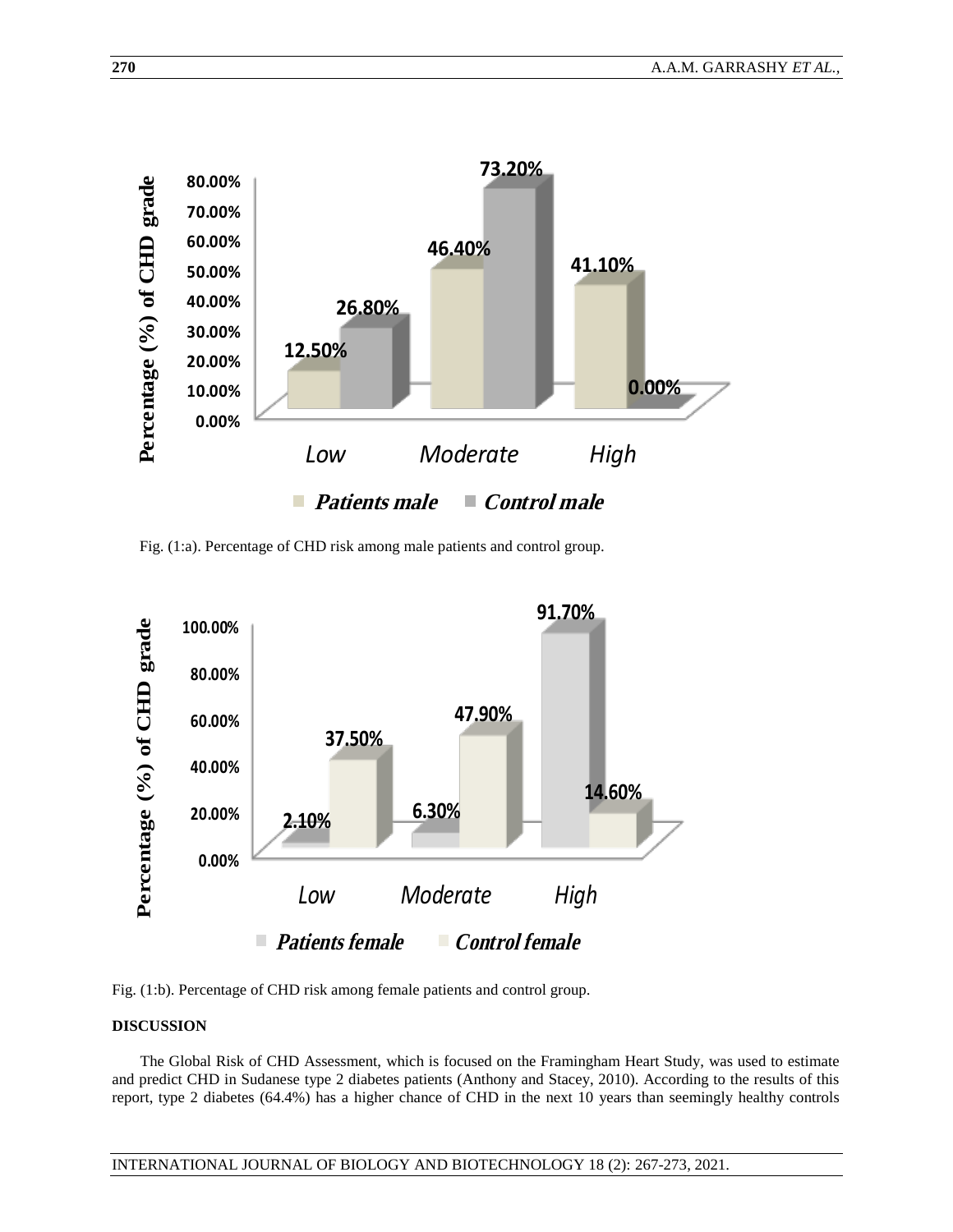(6.7 percent). The results show a substantial increase in the mean of HbA1c, TC, non-HDL-C, SBP, and DBP in type 2DM patients when compared to controls (P-values 0.000, 0.000, 0.016, 0.004) and a significant decrease in HDL-C in patients when compared to controls (P-values 0.000, 0.000, 0.000, 0.016, 0.004) (P-value 0.000). In both diseased and normal subjects, higher HbA1c levels were related to an increased risk of heart deaths (Khaw et al., 2004). The current absolute factor indicates excess mortality across the entire population distribution, even at moderately elevated levels (Khaw et al.,2001). With just a 1% decrease in HbA1c, in the UK Prospective DM Study-35 (UKPDS-35) found a 21% reduction in the risk of DM-related deaths and a 14 percent reduction in the incidence of MI in type 2DM. Furthermore, the UKPDS 23 found that people with HbA1c >8% had a 150 percent higher risk of dying from heart disease. Type 2 diabetes, according to Laakso (2001), raises the risk of coronary heart disease (CHD) in diabetics by two to three times as compared to non-diabetic topics. Furthermore, (Auni et al., 2005) discovered that diabetes without prior MI and diabetes without prior MI both have a similar risk of CHD death in men and women, and diabetes without any prior evidence of CHD (MI, angina pectoris, or ischemic ECG changes) has a higher risk in non-diabetic subjects than prior evidence of CHD. Diabetics with hyperlipidemia should be treated as if they had previously suffered from coronary heart disease, according to the Adult Treatment Panel III (NCEP) (CHD). Diabetes is an independent risk factor for CVD in both men and women, according to a wide body of epidemiological and pathological evidence (Wilson et al., 1998). Furthermore, the American Heart Association's Scientific Advisory and Coordinating Committee have determined that diabetes mellitus is a significant risk factor for CVD, with type 1 and type 2 diabetes being separate risk factors for CHD (Wingard et al.,1993). While pro-atherogenic mechanisms linked to hyperglycemia may not be the sole cause of macrovascular complications, they may play a role. Increased glucose flux via the polyol pathway, increased glucose flux via the hexamine pathway, formation of advanced glycation end products (AGE), and activation of protein kinase C (PKC) are all pro-atherogenic pathways. The links between hyperglycemia and diabetes were recently summarized by scientists. In the long run, both of these processes result in an increase in superoxide production. Patients with cholesterol levels less than 150 mg/dl have the lowest incidence of CHD, according to the Framingham results. Just five subjects with cholesterol levels less than 150 mg/dl developed coronary heart disease in the first 50 years of the Framingham Heart Study. In a recent systematic review and meta-analysis, researchers discovered that high total cholesterol is a significant risk factor for CHD in both men and women (Peters et al., 2016). Furthermore, a series of studies conducted in the United States, Canada, and Europe found that reducing total cholesterol was responsible for 19% to 46% of the total decrease in coronary heart disease mortality between 1980 and 2010. The cause was a drop in total cholesterol levels as a consequence of behavioral changes and pharmacological care(Murray et al.,2008).

A one-milligram-per-dl rise in non-HDL-C increases the risk of death from cardiovascular disease by 5%, according to Liu et al., which appears to be a better predictor than conventional lipid risk factors. Patients with diabetes have significantly higher non-HDL-C levels and a 1.5 to 2.5 times higher relative risk of coronary complications than healthy people. The role of serum non-HDL-C in coronary artery calcification, which has been suggested as an early marker of subclinical atherosclerosis in some studies, is also being investigated. Raised non-HDL-C is the greatest risk indicator of all cholesterol measures, according to a new review of evidence from 68 studies, for both CHD injuries and strokes. (DiAngelantonio et al.,2009).

The development of CHD is aided by hypertension (HT). Because of its high prevalence and pathogenesis, HT is one of the most important risk factors for CHD (Collins and McMahon, 1994). Heart disease is caused by a variety of factors, including smoking, dyslipidemia, insulin resistance, diabetes, obesity, lack of physical activity, and certain genetic mutations. Furthermore, blood pressure, especially systolic blood pressure, is related to the prevalence of CHD. This has been shown in both clinical and ambulatory blood pressure measurement (ABPM) studies (Kannel, 1996). McMahon et al. (1990) discovered a linear, permanent, and independent relationship between blood pressure and coronary heart disease. Furthermore, Escobar (2002) asserted that hypertension and CHD share a common connection. This finding is consistent with Collins et al(1990) .'s findings, which showed that treating mild hypertension reduced morbidity and mortality by 14%. Similarly, a meta-analysis by (McMahon and Rodgers 1993) discovered that reducing blood pressure over 60 years decreased major coronary injuries by 19%. According to a Chinese cross-sectional report published as part of the Prospective Urban Rural Epidemiology China

#### **Conclusion**

According to the findings, Sudanese with type 2DM have a higher risk of CHD in the next decade than seemingly stable control subjects. Female patients have a higher risk of CHD in the decade than male patients, according to the present study. This study found a clear connection between HbA1c, TC, HDL-C, non-HDL-C, LDL-C, TGs, SBP, and DBP and the incidence of type 2DM, evaluating that it may be a beneficial marker for evaluation risk and management of both type2DM and CHD.

review, hypertension was related to a two-fold increased risk of CHD and a three-fold increased risk of stroke.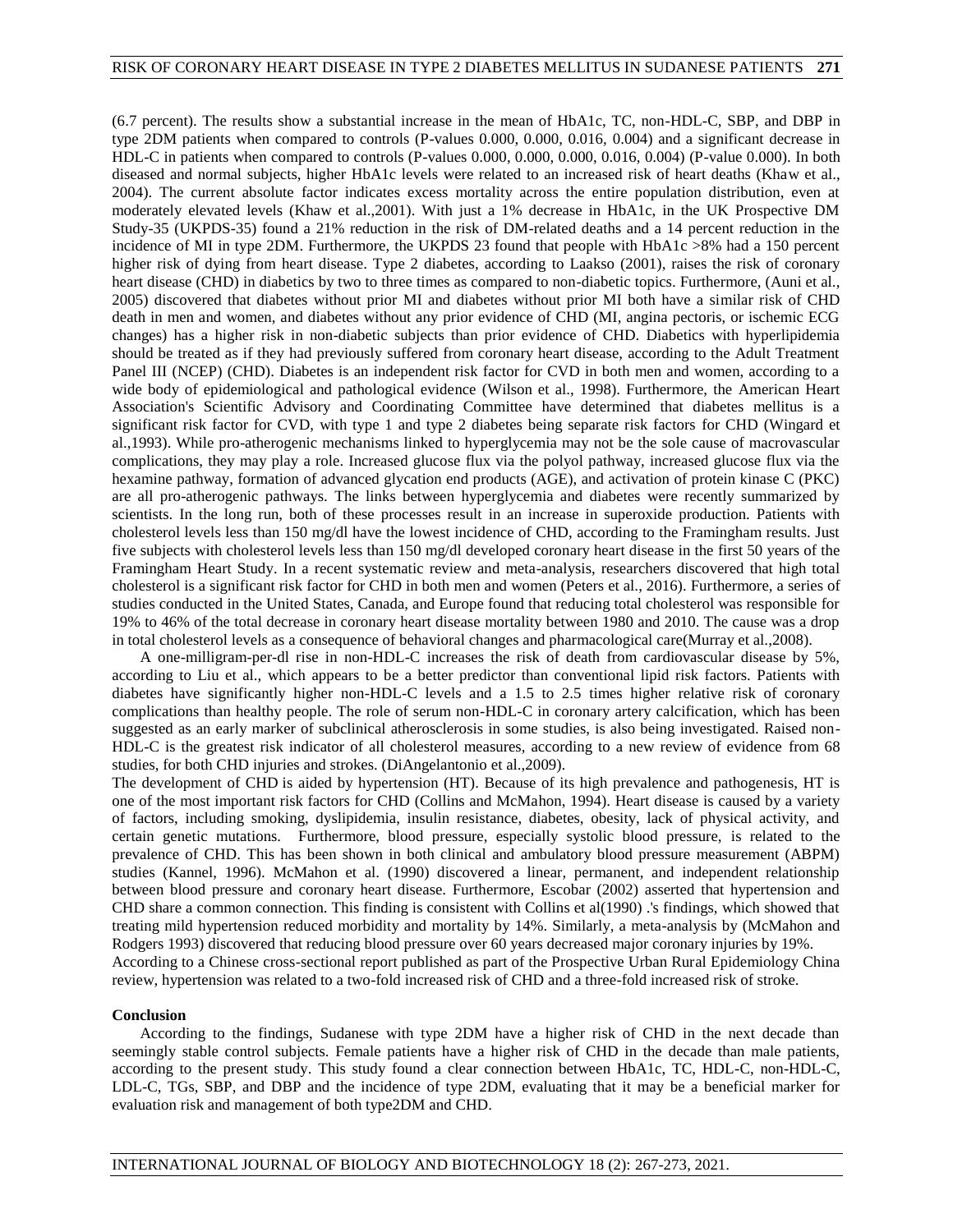## **Acknowledgment:**

We would like to express our gratitude to the representatives of the Department of Biochemistry at the University of Bahri's College of Veterinary Medicine for their assistance during the research.

#### **Conflict of interest:**

There are no conflicting interests declared by the authors.

### **Funding:**

There was no funding for this project.

## **REFERENCE**

- Anthony, J. V. and L.S. Stacey ( 2010). Global risk of coronary heart disease: Assessment and application. *Am Fam Physician*, 82(3): 265-274.
- Auni, J., L. Seppo, R. Tapani, P. Kalevi and L. Markku (2005). Type 2 diabetes as a "coronary heart disease equivalent. *Diabetes Care*, 28(12): 2901-2907.
- Collins, R. and S. McMahon (1994). Blood pressure , antihypertensive drug treatment and the risks of stroke and coronary heart disease. *Br Med Bull*., 50: 272-98.
- Collins, R., R. Peto S. McMahon, P. Hebert, N.H. Fiebach and K. Eberlein (1990). Blood pressure, stroke, and coronary heart disease , part II: short-term reductions in blood pressure. *Lancet*., 335: 827-38.
- Dean, T. J., G.F. Richard, W. M. Malegapuru, R. B. Eduard, K. B. Florence, J. H. Karen and O.R. Khama (2006). *Disease and mortality in sub-Saharan Africa.* 2<sup>nd</sup>ed. Washington DC :The World Bank.
- DiAngelantonio, E., N. Sarwar, P. Perry, S. Kaptoge, K. Rayk, A. Thompson and A.M. Wood (2009). Major lipids apolipoproteins and risk of vascular disease. *JAMA*. 302(18): 1993-2000.
- Erhardt, L. (2009). Cigarette Smoking: An undertreated risk factor for cardiovascular disease. *Atherosclerosis*, 205: 23-32.
- Escobar, E. (2002). Hypertension and coronary heart disease. *Journal of Human Hypertension*, 16(Suppl 1):S61- S63.
- Kannel, W. B. (1996). Blood pressure as a cardiovascular risk factor: prevention and treatment. *J Am Med Ass*., 275: 1571-6.
- Kaplan, N. M. (1995). Multiple risk factors for coronary heart disease in patients with hypertension. *J Hypertens*., 13(suppl 2): S1-S5.
- **K**haw, K. T., N. Wareham, S. Bingham, R. Luben, A. Welch and N. Day (2004). Association of hemoglobin A1c with cardiovascular disease and mortality in adults. *Ann Intern Med*., 141: 413-20.
- **K**haw, K.T., N. Wareham, R. Luben, S. Bingham, S. Oakes and A. Welch (2001). Glycated hemoglobin, diabetes,and mortality in men. *BMJ*, .322: 1-6.
- **L**aakso, M. (2001). Diabetes and cardiovascular disease in type 2 diabetes: challenge for treatment and prevention. *J Intern Med*., 249: 225-235.
- Liu, J., S. Christopher, P. Richard, D. Joan, T. Maurizio and M. Scott (2005). Joint distribution of non-HDL and LDL cholesterol and coronary heart disease risk prediction among individuals with and without diabetes. *Diabetes Care*, 28(8): 1916-21.
- McMahon, S., R. Peto, J. Cutler, R. Collins, P. Sorlie and J. Neaton (1990). Blood pressure, stroke, and coronary heart disease , part I: effects of prolonged differences in blood pressure. *Lancet*., 335: 765-74.
- McMahon, S. and A. Rodgers (1993). The effects of blood pressure reduction in older patients. *Clin Exp Hypertens*. 15: 967-78.
- Miller, M., B. Cosgrove and S. Havas (2002). Update on the role of triglycerides as a risk factor for coronary heart disease. *Current Atherosclerosis Reports*, 4: 414-418.
- Murray, R. K., K.M. Botham, P. J. Kennelly and P. A. Weil (2008). *Lipid transport and storage. Harper's illustrated Biochemistry*. 28<sup>th</sup> ed. New York: McGraw-Hill.
- **N**ational Cholesterol Education Program (NCEP). (2002). *Third report of the expert panel on detection , evaluation , and treatment of high blood cholesterol in adult.* Circulation, 106:3143.
- Peters, S. A., Y. Singhateh, D. Mackay, R. Huxley and M. Woodward (2016). Total cholesterol as a risk factor for CHD and stroke in women compared with men. *Atherosclerosis*. 248: 123-31.
- Steyn, K., K. Sliwa, S. Hawken, P. Commerfor, C. Onen and A. Damasceno (2005). Risk factors associated with myocardial infarction in Africa : the INTERHEART Africa study. *Circ*., 112: 3554-61.